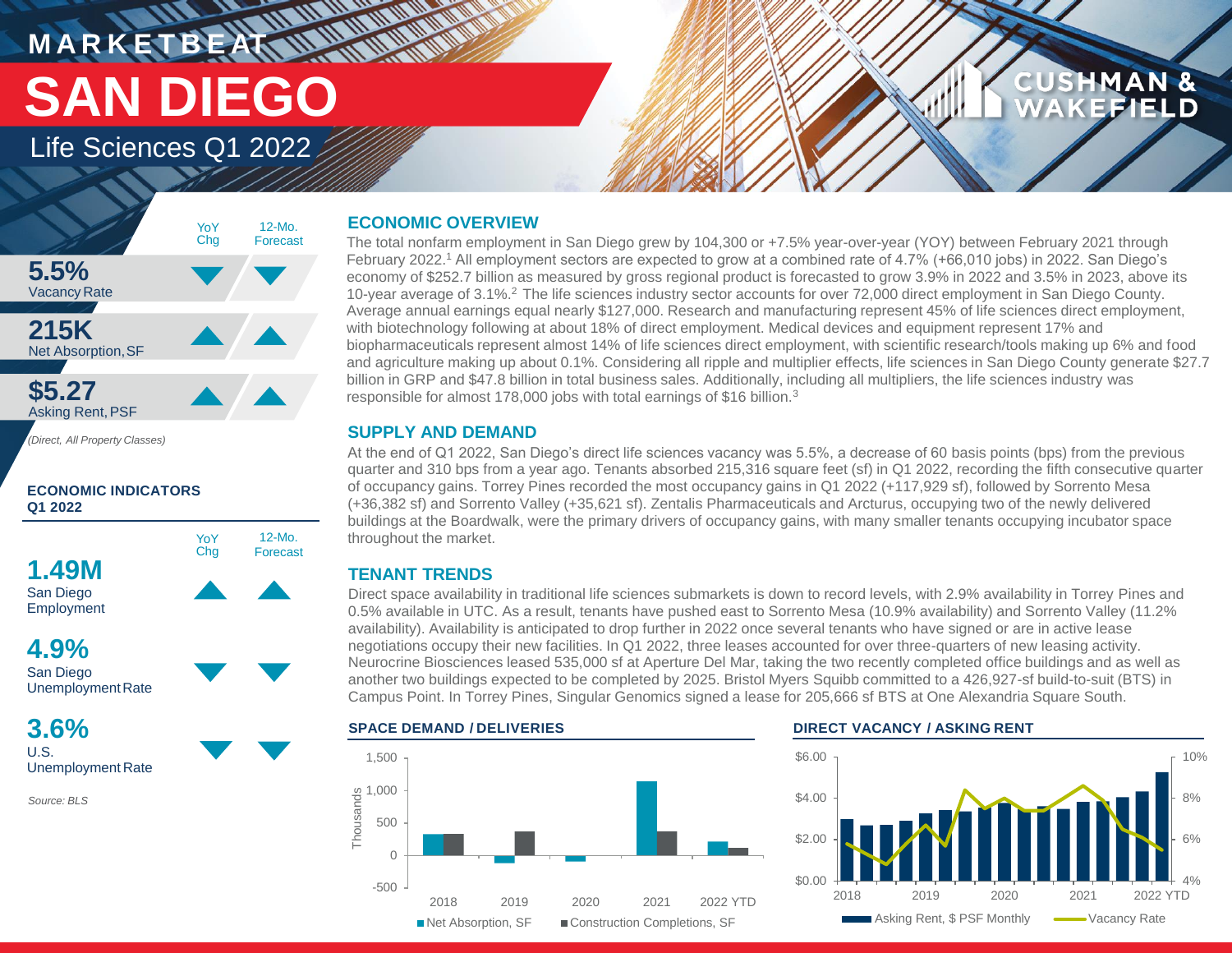# **M A R K E T B E AT** Life Sciences Q1 2022 **SAN DIEGO**

Other large deals include Halozyme Therapeutics, taking the former Seismic space at Del Mar Corporate Centre, PetDx leasing 64,652 sf at Sorrento Heights for a lab conversion and Helix taking 31,966 sf in Sorrento Valley.

# **PRICING**

Countywide asking rent across all classes increased by 21.7% from \$4.33 last quarter to \$5.27 per square foot (psf) on a monthly triple-net basis in Q1 2022. The average asking rent increased by \$1.45 or 38.0% from a year ago. Sorrento Valley remains a more affordable option for small tenants, while North County provides options for tenants in need of production uses. However, effective rents are now significantly higher than asking rents as tenants gravitate towards quality existing space or simply work with landlords to build their own space. Deals for new space are frequently in the upper \$4-range and can break above \$5 and \$6 triple-net for new buildings.

# **FUTURE INVENTORY**

Of the 18 properties, totaling over 3.7 million square feet (msf) currently under construction countywide, 36.5% are pre-leased and 341,900 sf (two buildings) are expected to be delivered by the end of 2022. The majority or 67% of inventory is speculative, with the remaining 33% BTS. Large tenant activity is expected to fuel life sciences development over the next few years, including the 163,000-sf BTS Sorrento Therapeutics building in Sorrento Mesa and Turning Point Therapeutics lease in Torrey Pines.

With extremely low availability in Torrey Pines and UTC, tenants and landlords are required to seek opportunities outside of the traditional life sciences nucleus. Though biotech landlords continue to acquire projects in Sorrento Valley and Sorrento Mesa for life sciences conversion or redevelopment, they are also looking in surrounding submarkets such as I-15 Corridor and Downtown.

Life sciences acquisitions, conversions and redevelopment continue to try to meet high demand in San Diego. Outside of the traditional submarkets, Phase 3 Real Estate began conversion to a lab of Champs Plaza in Del Mar Heights and Scripps Northridge in the I-15 Corridor. In Scripps, Alexandria Real Estate Equities purchased a 54,664 sf office building from an owner-user for potential development. Diminishing supply in the core life sciences submarkets is causing life sciences to expand to new frontiers. Demand is expected to outpace new supply over the next 24 months in the mid-cities, which has led to a strong investor and developer appetite to move forward with proposed development sites.

Sources: 1www.bls.gov <sup>2</sup> GDP as of 2021. Moody's Analytics economy.com 2/2022. <sup>3</sup> Biocom California's 2021 California Economic Impact Report. Data as of 2020. <sup>4</sup>Pitchbook.

# **OUTLOOK**

- Life sciences venture capital activity slowed in Q1 2022 totaling just \$450 million, a 15% decrease from Q4 2021.<sup>4</sup> These companies will continue to grow, fueling leasing activity over the next 18 months.
- Life sciences activity from landlords and tenants will continue to put pressure on other product types as limited inventory forces the development of new product or the conversion of existing space to suit lab uses.
- Expansion into non-traditional life sciences submarkets will be inevitable with landlords in Del Mar Heights, Carlsbad, Scripps and Downtown already seeking to convert or construct new lab buildings.

# **ASKING RENT VS. EFFECTIVE RENT**



**CUSHMAN &** 

## **CONVERSIONS / DELIVERIES**



## **LIFE SCIENCES VENTURE CAPITAL INVESTMENT (\$B)**

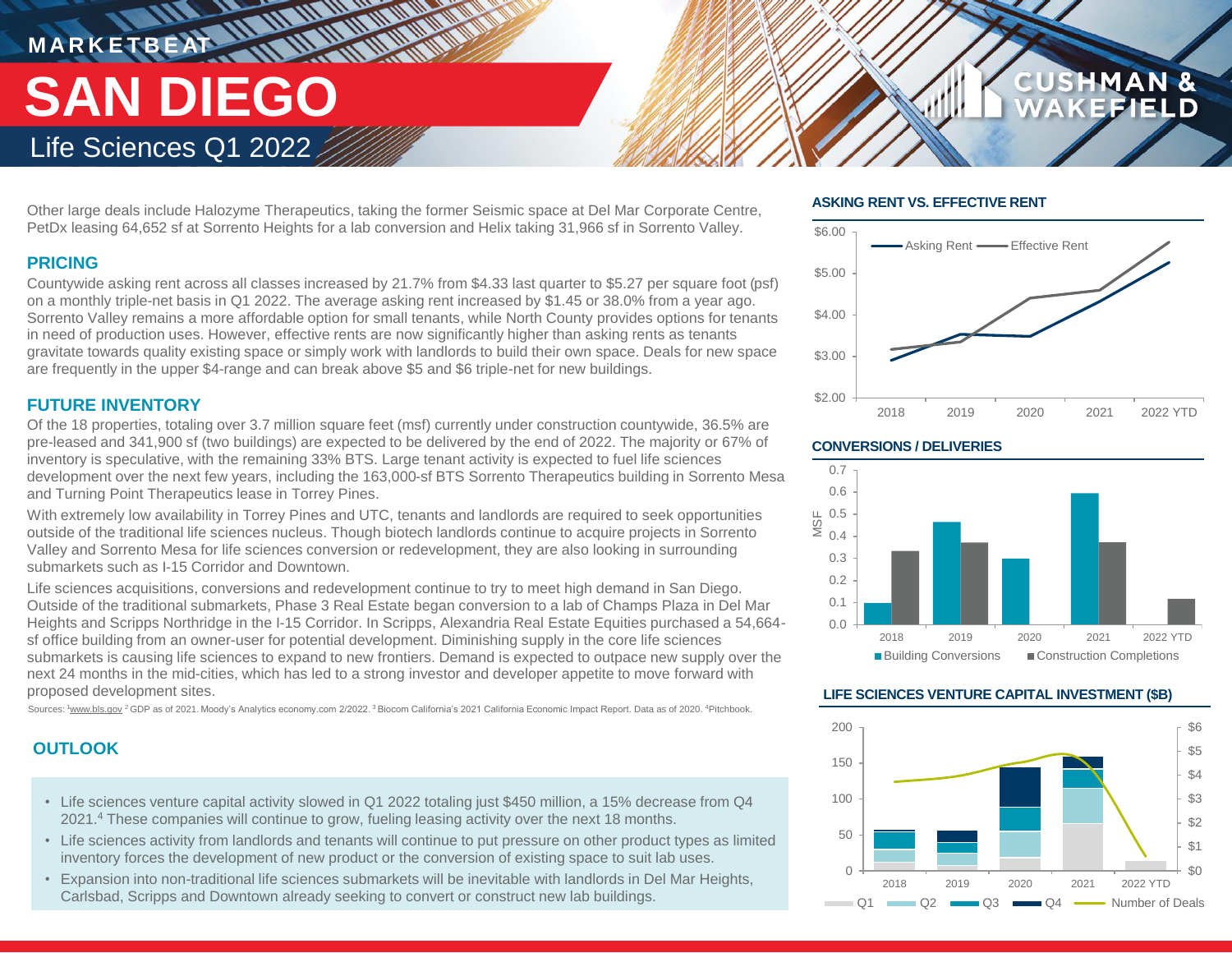# **MARKETBEAT MUNICIPAL** Life Sciences Q1 2022 **SAN DIEGO**

# **MARKET STATISTICS**

| <b>SUBMARKET</b>        | <b>INVENTORY (SF)</b> | <b>SUBLET</b><br><b>VACANT (SF)</b> | <b>DIRECT</b><br><b>VACANT</b><br>(SF) | <b>DIRECT</b><br><b>VACANCY</b><br><b>RATE</b> | <b>CURRENT QTR</b><br><b>DIRECT NET</b><br><b>ABSORPTION (SF)</b> | <b>YTD DIRECT NET</b><br><b>ABSORPTION</b><br>(SF) | <b>YTDLEASING</b><br><b>ACTIVITY**</b><br>(SF) | <b>YTD CONSTR</b><br><b>COMPLETIONS</b><br>(SF) | <b>UNDER</b><br><b>CNSTR</b><br>(SF) |
|-------------------------|-----------------------|-------------------------------------|----------------------------------------|------------------------------------------------|-------------------------------------------------------------------|----------------------------------------------------|------------------------------------------------|-------------------------------------------------|--------------------------------------|
| North County            | 1,960,922             |                                     | 77,488                                 | 4.0%                                           | 27,305                                                            | 27,305                                             | 18,485                                         |                                                 | 0                                    |
| Sorrento Mesa           | 6,187,107             | 17,816                              | 577,689                                | 9.3%                                           | 36,382                                                            | 36,382                                             | 146,784                                        |                                                 | 358,640                              |
| Sorrento Valley         | 1,858,882             |                                     | 145,663                                | 7.8%                                           | 35,621                                                            | 35,621                                             | 67,476                                         |                                                 | 0                                    |
| <b>Torrey Pines</b>     | 5,857,842             | 40,864                              | 67,756                                 | 1.2%                                           | 117,929                                                           | 117.929                                            | 216,202                                        | 117,929                                         | 331,456                              |
| UTC***                  | 3.726.901             |                                     |                                        | 0.0%                                           | 18,455                                                            | 18,455                                             | 426,927                                        | $\Omega$                                        | $\mathbf 0$                          |
| All Other Submarkets    | 1.907.273             |                                     | 305.277                                | 16.0%                                          | $-20,376$                                                         | $-20.376$                                          | 649.685                                        |                                                 | 3,007,403                            |
| <b>SAN DIEGO TOTALS</b> | 21,498,927            | 58,680                              | 1,173,873                              | 5.5%                                           | 215,316                                                           | 215,316                                            | 1,525,559                                      | 117,929                                         | 3,697,499                            |

1AN &<br>FIELD

**CUSHM** 

*\*Rental rates reflect triple-net asking. \*\*Renewals not included in leasing statistics. \*\*\*UTC includes UTC, Eastgate, and Campus Point submarkets.*

## **KEY LEASE TRANSACTIONS Q1 2022**

| <b>PROPERTY</b>             | <b>SUBMARKET</b>    | <b>TENANT</b>                | <b>SF</b> | <b>TYPE</b> |
|-----------------------------|---------------------|------------------------------|-----------|-------------|
| Aperture Del Mar            | 56 Corridor         | Neurocrine Biosciences       | 535,000   | <b>New</b>  |
| 10010 Campus Point Dr.      | Campus Point        | <b>Bristol Myers Squibb</b>  | 426.927   | <b>New</b>  |
| 10020 Pacific Mesa Blvd.    | Sorrento Mesa       | <b>BD</b>                    | 318,000   | Renewal**   |
| One Alexandria Square South | <b>Torrey Pines</b> | <b>Singular Genomics</b>     | 205,666   | <b>New</b>  |
| Del Mar Corporate Center    | Del Mar Heights     | <b>Halozyme Therapeutics</b> | 76,788    | <b>New</b>  |

## **KEY SALES TRANSACTIONS Q1 2022**

| <b>PROPERTY</b>           | <b>SUBMARKET</b>                                 | <b>SELLER / BUYER</b>                                       | <b>SF</b> | <b>PRICE / \$ PSF</b> |
|---------------------------|--------------------------------------------------|-------------------------------------------------------------|-----------|-----------------------|
| <b>BioMed Portolio</b>    | Sorrento Mesa / Sorrento Valley /<br>Rose Canyon | BioMed Realty / Oxford Property Group                       | 642.886   | \$464.3M / \$722      |
| 10509 Vista Sorrento Pky. | Sorrento Mesa                                    | Schnitzer Properties / Healthpeak Properties & Trammel Crow | 78,000    | \$24.0M / \$308       |
| 6138-6150 Nancy Ridge Dr. | Sorrento Mesa                                    | Prandium / Sterling Bay                                     | 59.478    | \$34.0M / \$572       |
| 10256 Meanley Dr.         | <b>Scripps</b>                                   | Anchor General Insurance / Alexandria Real Estate Equities  | 54.664    | \$20.5M / \$375       |
| 1935 Camino Vida Roble    | Carlsbad                                         | Sperry Commercial / Kinovate Life Sciences                  | 40,445    | \$7.3M / \$180        |

## **KEY CONSTRUCTION COMPLETIONS 2022 YTD**

| <b>PROPERTY</b>                     | <b>SUBMARKET</b>    | <b>TENANT</b>                      |         | <b>OWNER</b>                 |
|-------------------------------------|---------------------|------------------------------------|---------|------------------------------|
| The Boardwalk: 10275 & 10285 Bldgs. | <b>Torrey Pines</b> | Zentalis Pharmaceuticals, Arcturus | 117,929 | <b>Healthpeak Properties</b> |